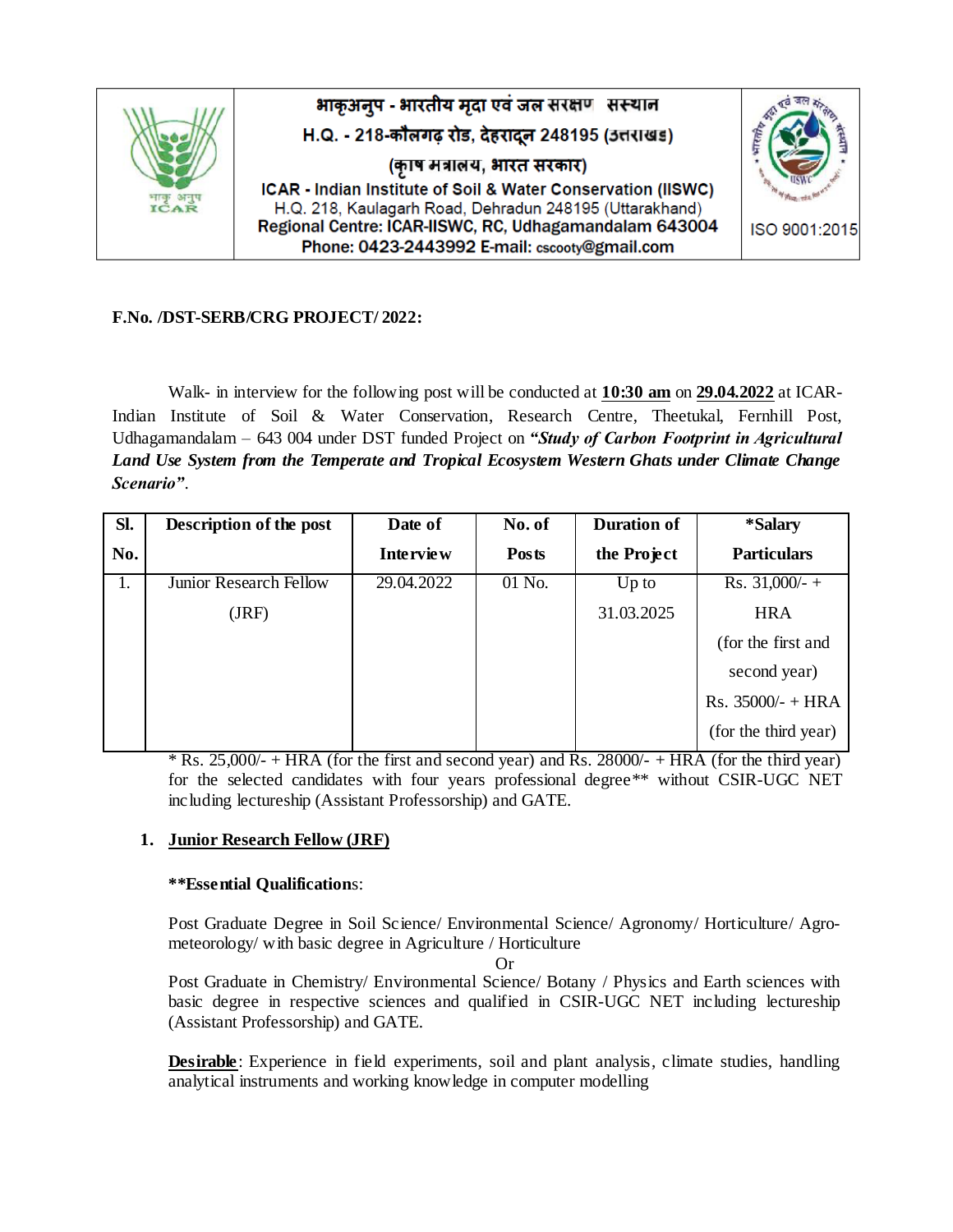### **Application Form**

**Application for the post of**................................................................................................

| 1.               | Full Name (In Block letters) |                          |
|------------------|------------------------------|--------------------------|
|                  |                              |                          |
| $\overline{2}$ . | Father's Name                |                          |
| 3.               | Date of Birth (DD/MM/YY)     |                          |
| 4.               | Age as on date of interview  | <b>Attested Passport</b> |
| 5.               | Address with pin code        | size Photograph          |
|                  | a. Permanent address         |                          |
|                  | b. Address<br>for            |                          |
|                  | correspondence               |                          |
| 6.               | Mobile No.                   |                          |
| 7.               | E-mail Address               |                          |
| 8.               | <b>Sex</b>                   |                          |
| 9.               | Marital status               |                          |
| 10.              | Whether<br>belongs<br>to     |                          |
|                  | ST/SC/OBC/ General (Attach   |                          |
|                  | proof)                       |                          |

# **11. Details of educational qualifications from 10th onwards (Attach self attested photocopies of certificates)**

| <b>Degree</b> | <b>Board/University</b> | Year of<br>passing | <b>Maximum</b><br>marks | <b>Marks</b><br>obtained | <b>Percentage</b> |
|---------------|-------------------------|--------------------|-------------------------|--------------------------|-------------------|
|               |                         |                    |                         |                          |                   |
|               |                         |                    |                         |                          |                   |
|               |                         |                    |                         |                          |                   |

#### **12. Details of experience (include experience of one year and above only, attach proof)**

| <b>Sl. No.</b> | <b>Position held</b> | <b>Employer</b> | Period (from) | Period (to) | <b>Total Experience</b> |
|----------------|----------------------|-----------------|---------------|-------------|-------------------------|
|                |                      |                 |               |             |                         |
|                |                      |                 |               |             |                         |
|                |                      |                 |               |             |                         |

- 13. Details of publications (only published research papers with proof)
- 14. No objection certificate from present employer (If you are employed)
- 15. Additional information, if any
- 16. Self declaration regarding truthfulness in application:

| true to the best of my knowledge |  |  |  |  |
|----------------------------------|--|--|--|--|

| Date:  |  |
|--------|--|
| Place: |  |

Signature of the candidate with name